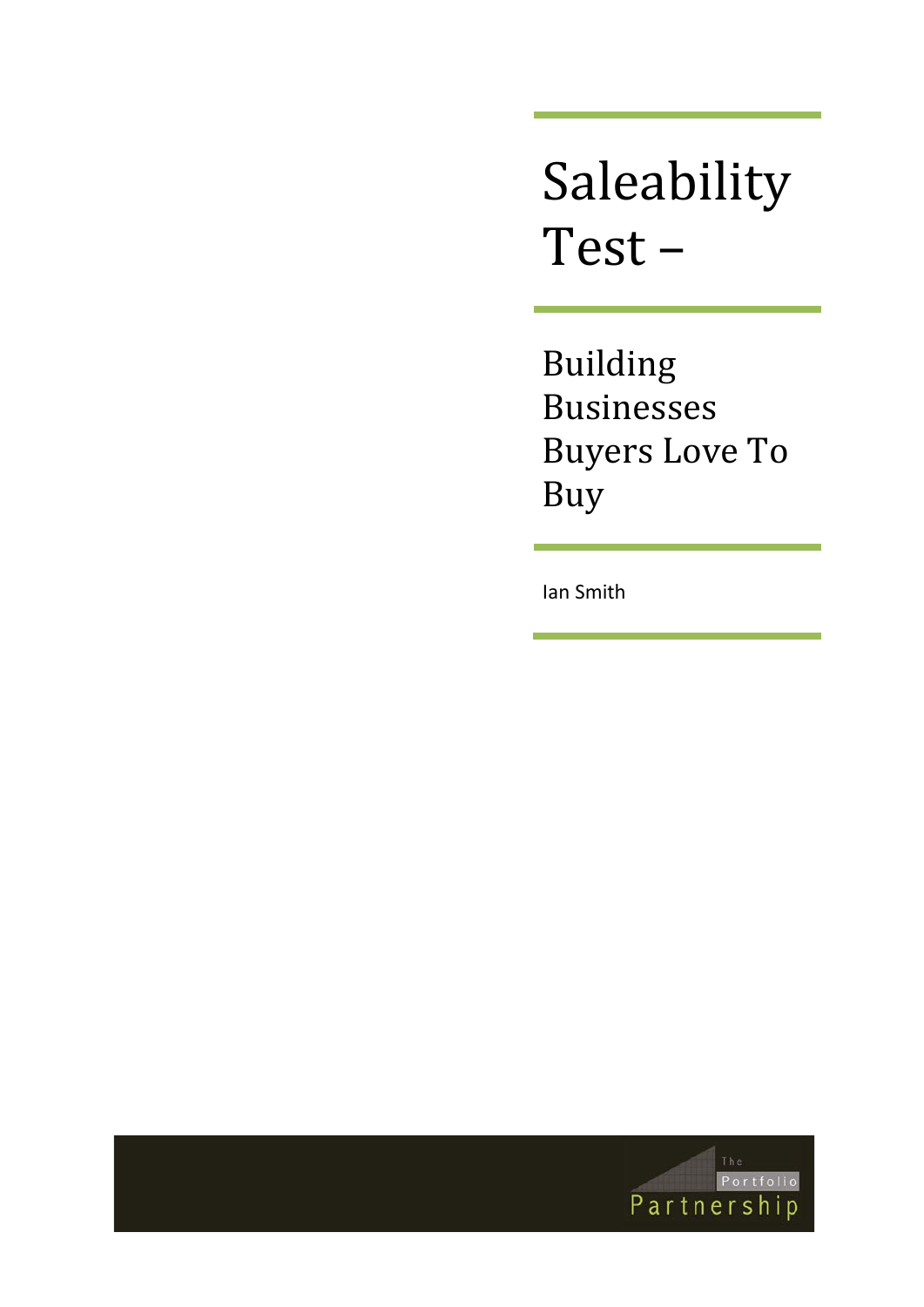## **Saleability Test – Building Businesses Buyers Love To Buy**

Here is the big picture. In the US there are 27.3m enterprises of which 634,000 employ 20 people or more. 5568 or 0.9% sold out last year for \$10m or more. Source, US Census Data and public M&A tables.

Here is a test to help you work out if you are saleable at a premium valuation. I've used this test as a predictor of success of "selling out" at attractive prices. Those companies scoring 60 or above were almost always sold at a premium valuation. Give yourself a maximum score of 5 if you strongly agree with the assertion and zero if you totally disagree.

|              | <b>Saleability Test (15 Big Factors Driving Value)</b>                |  |
|--------------|-----------------------------------------------------------------------|--|
|              |                                                                       |  |
| 1.           | Your Compelling Story and results you achieve for customers are clear |  |
| $\mathbf{2}$ | Industry Peers see you as top 5 in the industry                       |  |
| З.           | Sales & Profits Growing at 25%                                        |  |
| 4            | 3 Year Horizon Shows Strong & High Growth Market                      |  |
| 5.           | Current year trading and full year forecast > previous years          |  |
| 6            | <b>Legacy Products Don't Dominate Sales &amp; Profits</b>             |  |
| 7            | Significant annual profits, EBITDA \$10m scores 5                     |  |
| 8            | No One Customer Accounts for more than 5% of Sales                    |  |
| 9            | <b>Top Ten Managers Regarded As World Class</b>                       |  |
| 10           | <b>Business is NOT dependant on owner</b>                             |  |
| 11           | <b>Highest Margins In Your Industry</b>                               |  |
| 12           | <b>Business Model Produces a Sustainable Annuity Stream Of Income</b> |  |
| 13           | <b>Accounts Audited Annually By Recognized Accounting Firm</b>        |  |
| 14           | <b>Staff Moral and Engagememt Are High</b>                            |  |
| 15           | <b>Legal Contracts and Filings Are in Good Order</b>                  |  |

## **Conclusions**

A score of 60 or above implies you own a highly saleable business.

A score below 60 but above 46 implies a quality business with a few grooming issues worth addressing.

A score below 46 but above 30 implies a good business but which contains problems that need to be addressed to ensure the maximum proceeds are realized from a sale. A score of 30 or below implies a business that needs to address some fundamental issues to ensure that shareholder value is not eroded in the short to medium term.

Addressing some of these issues can take years to fix but the prize is a more predictable, successful business even if you hang on to it!

The Portfolio Partnership works with CEOs to fix these issues, working in the business, following signed off 100 day plans to get stuff done. Working on the right agenda delivers a more predictable, fun and successful business.